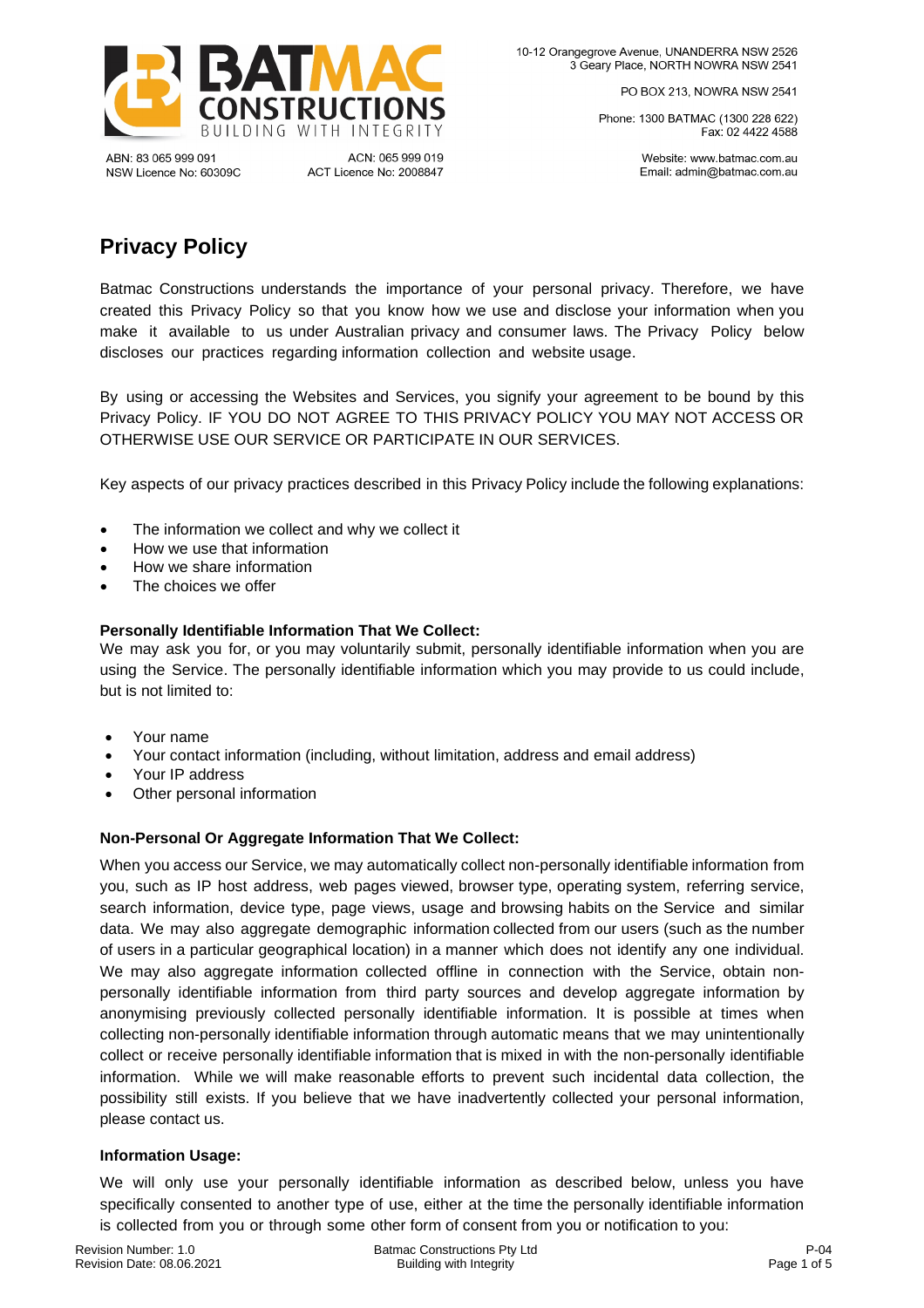- We may share your personally identifiable information collected in connection with providing the service
- We may use your personally identifiable information to respond to your inquires or requests
- We may use your personally identifiable information to send you emails from time to time about our services, but we will not provide your personally identifiable information to third parties for them to contact you directly unless otherwise permitted by this Privacy Policy or you provide your consent
- We may share your personally identifiable information with third parties (collectively, the "Third Party Vendors") to further the purpose for which you provided such information to us. For example, we may share your information with Elastic Email, for the purpose of sending emails. **We urge you to read the privacy practices of all of our Third Party Vendors before submitting any personally identifiable information through the service**
- We may disclose personally identifiable information as required by Australian law or legal process
- We may disclose personally identifiable information to investigate suspected fraud, harassment or other violations of any law, rule or regulation, or the terms or policies for our services or our sponsors
- We may transfer your personally identifiable information in connection with the sale or merger
- We may change control of our Websites or the division responsible for the services with which your personally identifiable information is associated

We may use non-personally identifiable or aggregate information for any purposes permitted by Australian law and may be shared with any number of parties, provided that such information shall not specifically identify you.

## **Cookies and Similar Technologies:**

'Cookies' are pieces of information that may be placed on your computer by a service for the purpose of facilitating and enhancing your communication and interaction with that service. Many services use cookies for these purposes. We may use cookies (and similar items such as clear gifs, web beacons, tags, etc.) on our Service to customize your visit and for other purposes to make your visit more convenient or to enable us to enhance our Service. We may also use and place cookies (and similar items) on your computer from our third party service providers in connection with the Service, such as an analytics provider that helps us manage and analyze Service usage, as described more fully below. In addition, our advertisers and business partners may set cookies and similar items on your computer when you use our Service. You may stop or restrict the placement of cookies on your computer or flush them from your browser by adjusting your web browser preferences, in which case you may still use our Service, but it may interfere with some of its functionality. Cookies and similar items are not used by us to automatically retrieve personally identifiable information from your computer without your knowledge.

If you delete your cookies, change browsers or use a different cookie, our cookie (or an opt-out cookie) may no longer work and you will have to re-input (or opt-out) again.

## **Analytics and Conversion Tracking:**

We may use analytics services that use cookies, javascript and similar technologies to help us analyze how users use the Service. The information generated by these services about your use of the Service (including your IP address or a truncated version of your IP address) is transmitted to and stored by analytics service providers on their servers. Those service providers will use this information for the purpose of evaluating your, and other users', use of the Service, compiling reports for us on website activity and providing other services relating to website activity and Internet usage.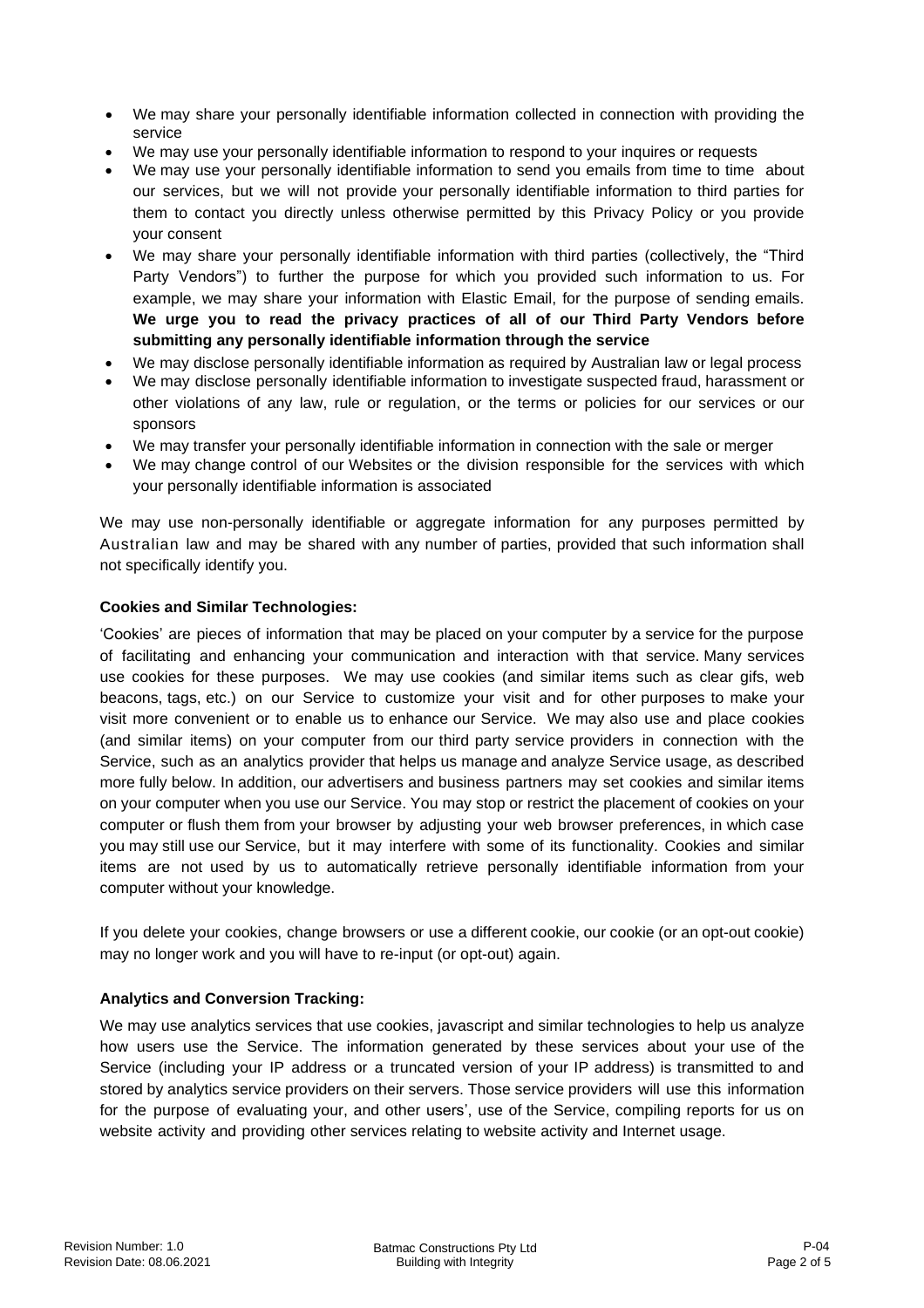We may collect information about your computer, including your IP address, operating system and browser type, for system administration and in order to create reports. This is statistical data about our users' browsing actions and patterns, and does not identify any individual.

For example, we use cookies on our site for Google Analytics (the "Analytics Service"). The Analytics Service is a web-based analytics tool that helps website owners understand how visitors engage with their website. The Analytics Service customers can view a variety of reports about how visitors interact with their website so that they can improve it.

Like many services, the Analytics Service uses first-party cookies to track visitor interactions as in our case, where they are used to collect information about how visitors use our site. We then use the information to compile reports and to help us improve our site.

Cookies contain information that is transferred to your computer's hard drive. These cookies are used to store information, such as the time that the current visit occurred, whether the visitor has been to the site before and what site referred the visitor to the web page.

The Analytics Service collects information anonymously. They report website trends without identifying individual visitors. You can opt out of the Analytics Service without affecting how you visit our site. For more information on opting out of being tracked by Google Analytics across all websites you use, visit [https://tools.google.com/dlpage/gaoptout.](https://tools.google.com/dlpage/gaoptout)

We may also use Google conversion tracking and/or similar services to help us understand your and other users' use of the Service.

# **Automatically Collected Information**:

When you access the Service or open one of our HTML emails, we may automatically record certain information from your system by using cookies and other types of tracking technologies. This 'automatically collected' information may include Internet Protocol address ('IP Address', a unique user ID, device type, device identifiers, browser types and language, referring and exit pages, platform type, version of software installed, system type, the content and pages that you access on the Service, the number of clicks, the amount of time spent on pages, the dates and times that you visit the Service, and other similar information. Depending on the law of your country of residence, your IP address may legally be considered personally identifiable information. In Australia you are protected by IP legislation and intellectual property laws.

## **Security:**

The security of your personally identifiable information is very important to us. When we collect your personally identifiable information online, we use reasonable efforts to protect it from unauthorized access. However, due to the inherent open nature of the Internet, we cannot guarantee that your personally identifiable information will be completely free from unauthorized access by third parties such as hackers and your use of our Service demonstrates your assumption of this risk. We have put in place reasonable physical, electronic, and managerial procedures to safeguard the information we collect. Only those employees who need access to your information in order to perform their duties are authorized to have access to your personally identifiable information. For more information on protecting your privacy, please visit https://www.oaic.gov.au/privacy-law/privacy-act/

## **Your Disclosures In Blogs And Other Social Media:**

You should be aware that personally identifiable information which you voluntarily include and transmit online on the Service or in a publicly accessible blog, chat room, social media platform or otherwise online, or that you share in an open forum such as an in-person panel or survey, may be viewed and used by others without any restrictions. We are unable to control such uses of your personally identifiable information, and by using the Service or any other online services you assume the risk that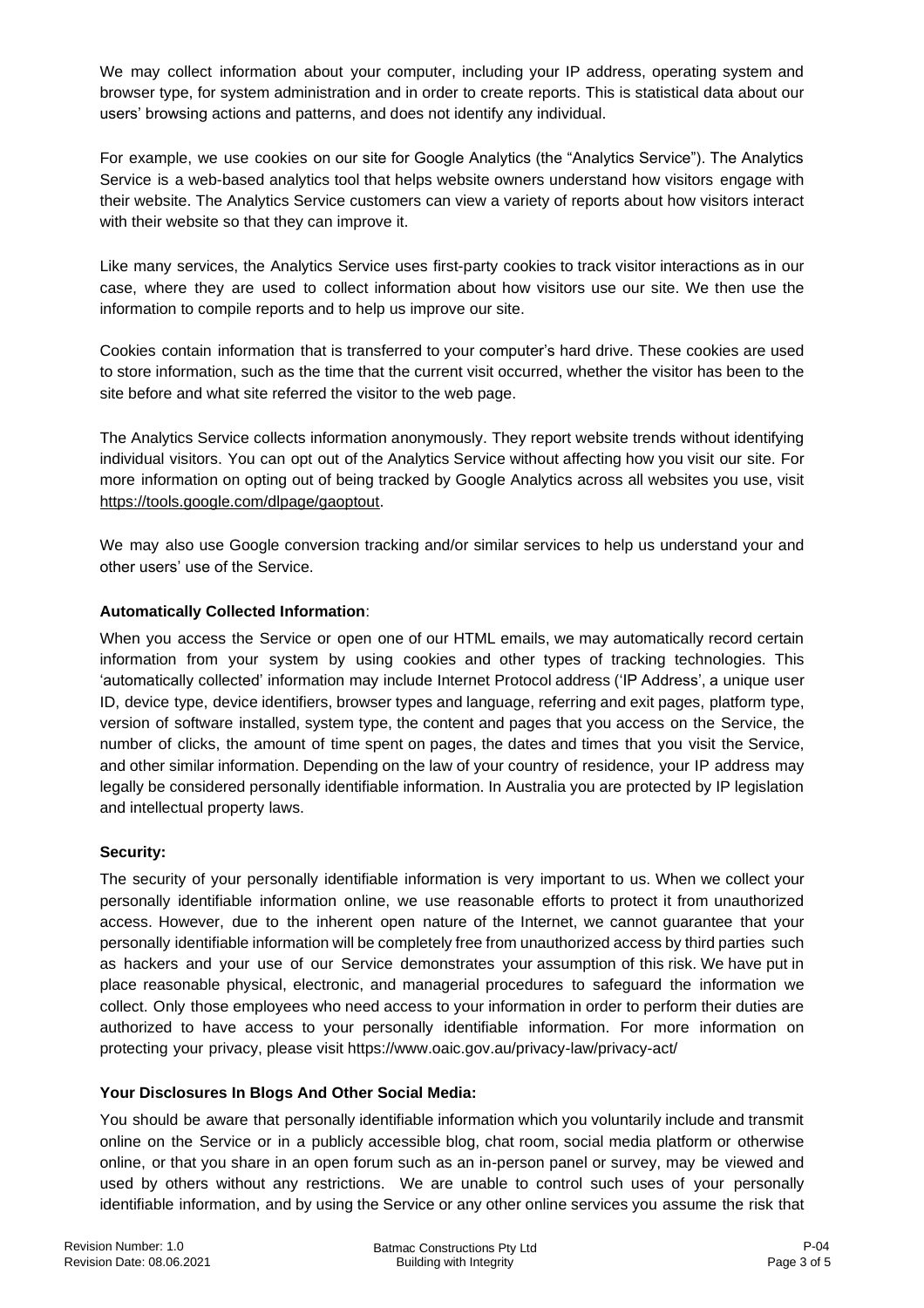the personally identifiable information provided by you may be viewed and used by third parties for any number of purposes.

If you login to the Websites and/or Service through your Facebook account, connect to a third party service such as Facebook or Twitter through an icon or link on the Service or otherwise link your [Name of Site] account with a third party service, we may share the contents of your post and associated information (such as your user name, the fact that your connection originated from the Service, and other relevant usage and diagnostic information) with such third party. With your one-time consent, we may also send information about the content you watch and your activities on the Service to such third parties. Once such information is shared, the use of your information will be subject to that service's privacy policy and this Privacy Policy will not apply.

# **Protection for Children:**

We generally do not collect personally identifiable information from children under the age of 13. If at any time in the future we plan to collect personally identifiable information from children under 13, such collection and use, to the extent applicable, shall, when required, be done in compliance with the Children's Online Privacy Protection Act ("COPPA") and appropriate consent from the child's parent or guardian will be sought where required by COPPA. When we become aware that personally identifiable information from a child under 13 has been collected without such child's parent or guardian's consent, we will use all reasonable efforts to delete such information from our database.

## **Other Services:**

As a convenience to you, we may provide links to third-party Services from within our Service. We are not responsible for the privacy practices or content of these third-party sites. When you link away from our Service, you do so at your own risk.

# **Changes to this Privacy Policy:**

We reserve the right, at our discretion, to change, modify, add, or remove portions from this Privacy Policy at any time. However, if at any time in the future we plan to use personally identifiable information in a way that materially differs from this Privacy Policy, including sharing such information with more third parties, we will post such changes here and provide you the opportunity to opt-out of such differing uses. Your continued use of the Service and our services following the posting of any changes to this Privacy Policy means you accept such changes.

## **Opt-Out Process:**

All unsubscribe or opt-out requests may be made by clicking the 'unsubscribe' link at the bottom of the relevant email. We will process your request within a reasonable time after receipt. However, we are not responsible for, and in some cases we are incapable of, removing your personally identifiable information from the lists of any third party who has previously been provided your information in accordance with this Privacy Policy or your consent. You should contact such third parties directly. If you would like to update or correct any personally identifiable information that you have provided to us, please email us at admin@batmac.com.au and once we confirm your information, we will update such information within a reasonable amount of time.

## **Communications with Batmac Constructions**

By providing your contact information to us (including, without limitation, your email address, physical address, and phone number) (collectively the 'Channels') to us, you expressly consent to receive communications from us. We may use the Channels to communicate with you, to send information that you have requested or to send information about other products or services developed or provided by us or our business partners, provided that, we will not give your contact information to